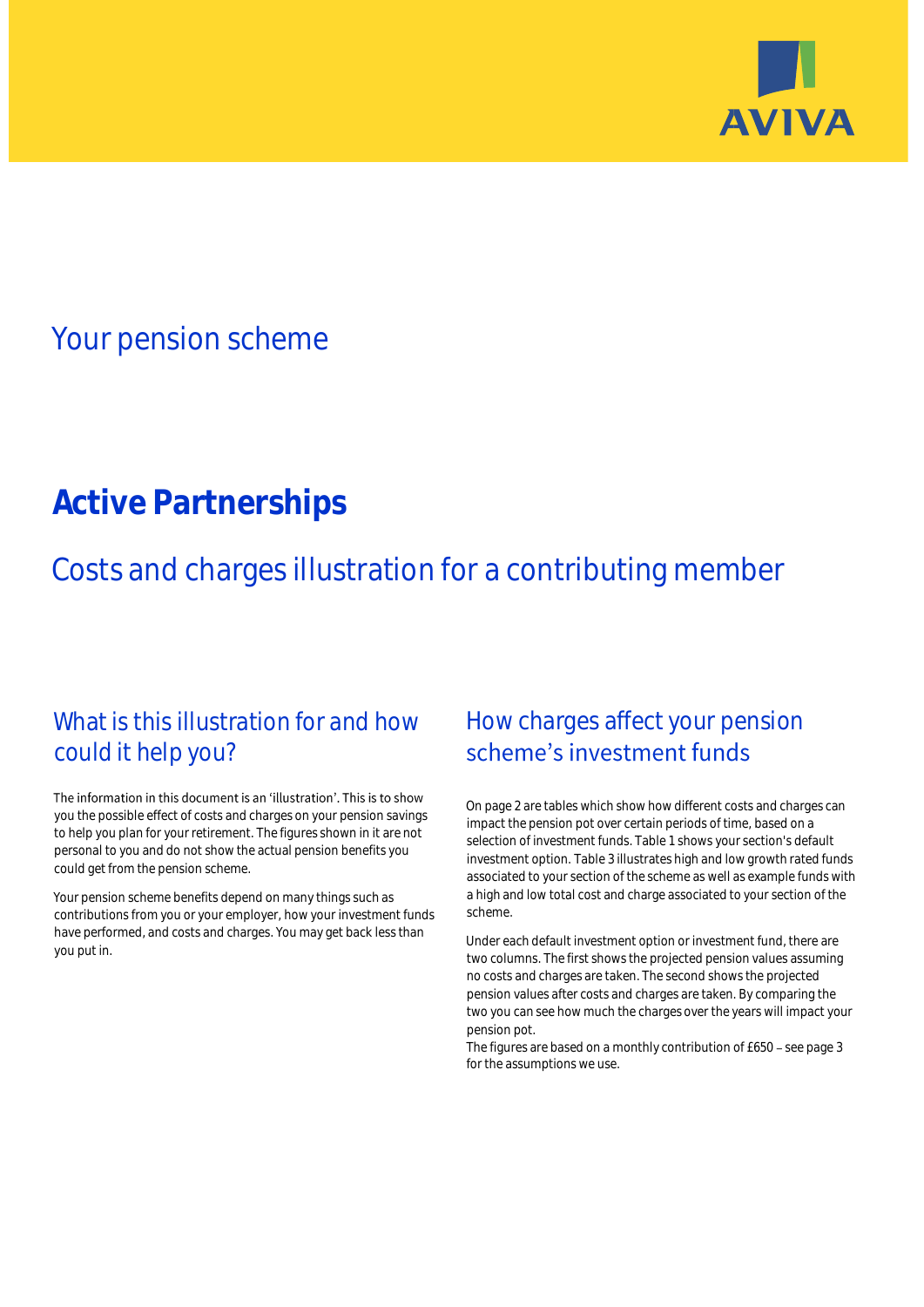| Illustration of effect of costs and charges on the Default Investment Option in<br><b>Active Partnerships</b> |                                        |                                    |  |  |  |  |
|---------------------------------------------------------------------------------------------------------------|----------------------------------------|------------------------------------|--|--|--|--|
|                                                                                                               | <b>My Future</b>                       |                                    |  |  |  |  |
|                                                                                                               | Assumed growth rate 3.2% (p.a.)        |                                    |  |  |  |  |
|                                                                                                               | Assumed costs and charges 0.59% (p.a.) |                                    |  |  |  |  |
| At end of year                                                                                                | Projected value assuming no            | <b>Projected value after costs</b> |  |  |  |  |
|                                                                                                               | costs and charges are taken            | and charges are taken              |  |  |  |  |
| $\mathbf{1}$                                                                                                  | £7,760                                 | £7,730                             |  |  |  |  |
| $\overline{2}$                                                                                                | £15,600                                | £15,500                            |  |  |  |  |
| 3                                                                                                             | £23,500                                | £23,300                            |  |  |  |  |
| 4                                                                                                             | £31,500                                | £31,100                            |  |  |  |  |
| 5                                                                                                             | £39,600                                | £39,000                            |  |  |  |  |
| 10                                                                                                            | £81,400                                | £78,900                            |  |  |  |  |
| 15                                                                                                            | £126,000                               | £120,000                           |  |  |  |  |
| 20                                                                                                            | £172,000                               | £161,000                           |  |  |  |  |
| 25                                                                                                            | £221,000                               | £204,000                           |  |  |  |  |
| 30                                                                                                            | £273,000                               | £248,000                           |  |  |  |  |
| 35                                                                                                            | £327,000                               | £293,000                           |  |  |  |  |
| 40                                                                                                            | £381,000                               | £335,000                           |  |  |  |  |
| 45                                                                                                            | £430,000                               | £372,000                           |  |  |  |  |
| 50                                                                                                            | £470,000                               | £401,000                           |  |  |  |  |

### **Table 2**

| List of Funds included in the Default Investment Option |                       |                    |
|---------------------------------------------------------|-----------------------|--------------------|
| <b>Fund name</b>                                        | <b>Total Cost and</b> | <b>Growth Rate</b> |
|                                                         | Charge (p.a.)         | (p.a.)             |
| Av My Future Consolidation-FPMFCONP                     | 0.56%                 | 2.40%              |
| Av My Future Growth-FPMFGROP                            | 0.62%                 | 3.60%              |
|                                                         |                       |                    |
|                                                         |                       |                    |
|                                                         |                       |                    |
|                                                         |                       |                    |
|                                                         |                       |                    |
|                                                         |                       |                    |
|                                                         |                       |                    |
|                                                         |                       |                    |

#### **Aviva Life & Pensions UK Limited.**

Registered in England No. 3253947. Registered office: Aviva, Wellington Row, York, YO90 1WR. Authorised by the Prudential Regulation Authority and regulated by the Financial Conduct Authority and the Prudential Regulation Authority. Firm Reference Number 185896. **aviva.co.uk** TEMP GFI NG071309 09/2018